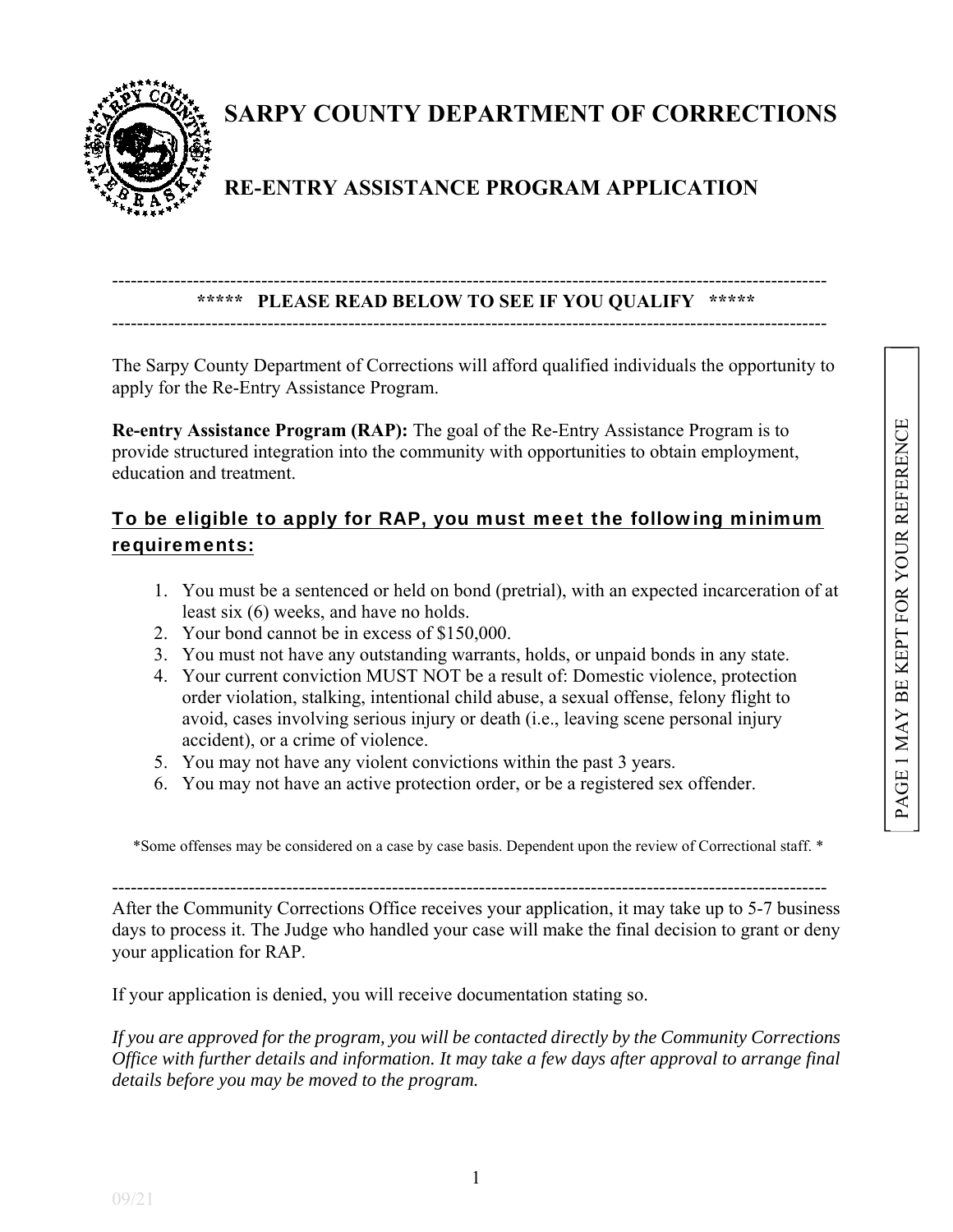# **SARPY COUNTY DEPARTMENT OF CORRECTIONS** APPLICATION FOR RE-ENTRY ASSISTANCE PROGRAM (RAP)

# \*\*\* COMPLETE THIS FORM IN FULL- Any fields left blank shall be marked with "N/A"<br>APPLICATIONS NOT COMPLETED WILL BE RETURNED.

|                                                                                                 | Date of Birth: SSN:    |                     |
|-------------------------------------------------------------------------------------------------|------------------------|---------------------|
| Explain below why you want to be on the program.                                                |                        |                     |
|                                                                                                 |                        |                     |
|                                                                                                 |                        |                     |
|                                                                                                 |                        |                     |
| ,我们也不会有什么。""我们的人,我们也不会有什么?""我们的人,我们也不会有什么?""我们的人,我们也不会有什么?""我们的人,我们也不会有什么?""我们的人                |                        |                     |
|                                                                                                 |                        | Current Cell Phone: |
|                                                                                                 |                        |                     |
| List all people living at your above listed address:                                            |                        |                     |
| <b>Name</b><br>,我们也不会有什么。""我们的人,我们也不会有什么?""我们的人,我们也不会有什么?""我们的人,我们也不会有什么?""我们的人,我们也不会有什么?""我们的人 | <b>Relation to you</b> | Age /DOB            |
|                                                                                                 |                        |                     |
|                                                                                                 |                        |                     |
|                                                                                                 |                        |                     |
|                                                                                                 |                        |                     |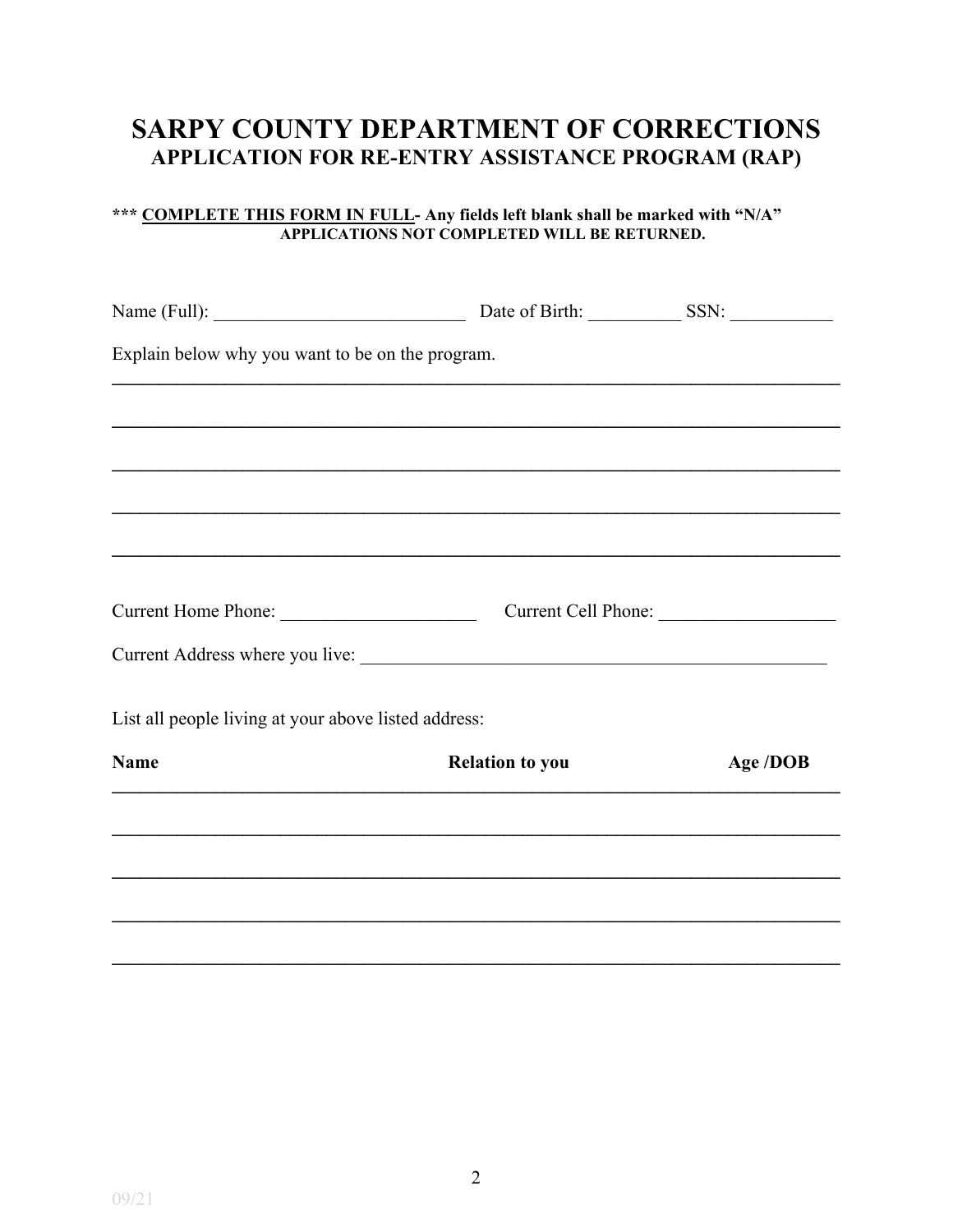#### **EMPLOYMENT INFORMATION:**

|                    |  | Is the Employer or any Co-workers Related to you? _____Yes ______No                                                   |  |  |  |
|--------------------|--|-----------------------------------------------------------------------------------------------------------------------|--|--|--|
|                    |  | How Many Hours on Average do you Work a Week? _____ hours.                                                            |  |  |  |
|                    |  | Does the Schedule Stay the Same Each Week? _____ Yes ____ No                                                          |  |  |  |
|                    |  | *Indicate your current work days and hours below. *                                                                   |  |  |  |
|                    |  | Monday Tuesday Wednesday Thursday Friday Saturday Sunday                                                              |  |  |  |
| <b>Start Time:</b> |  | <u> 1999 - John Schweizer, schweizer am der Schweizer (dagen der Schweizer am der Schweizer am der Schweizer am d</u> |  |  |  |
| End Time:          |  | <u> 1999 - John Harrison (h. 1989), president politik (h. 1989)</u>                                                   |  |  |  |
|                    |  | Past Employment in last three years: List Company Name and Dates from – to:                                           |  |  |  |
|                    |  |                                                                                                                       |  |  |  |
|                    |  |                                                                                                                       |  |  |  |
|                    |  |                                                                                                                       |  |  |  |
|                    |  |                                                                                                                       |  |  |  |

 $\mathcal{L}_\mathcal{L} = \mathcal{L}_\mathcal{L} = \mathcal{L}_\mathcal{L} = \mathcal{L}_\mathcal{L} = \mathcal{L}_\mathcal{L} = \mathcal{L}_\mathcal{L} = \mathcal{L}_\mathcal{L} = \mathcal{L}_\mathcal{L} = \mathcal{L}_\mathcal{L} = \mathcal{L}_\mathcal{L} = \mathcal{L}_\mathcal{L} = \mathcal{L}_\mathcal{L} = \mathcal{L}_\mathcal{L} = \mathcal{L}_\mathcal{L} = \mathcal{L}_\mathcal{L} = \mathcal{L}_\mathcal{L} = \mathcal{L}_\mathcal{L}$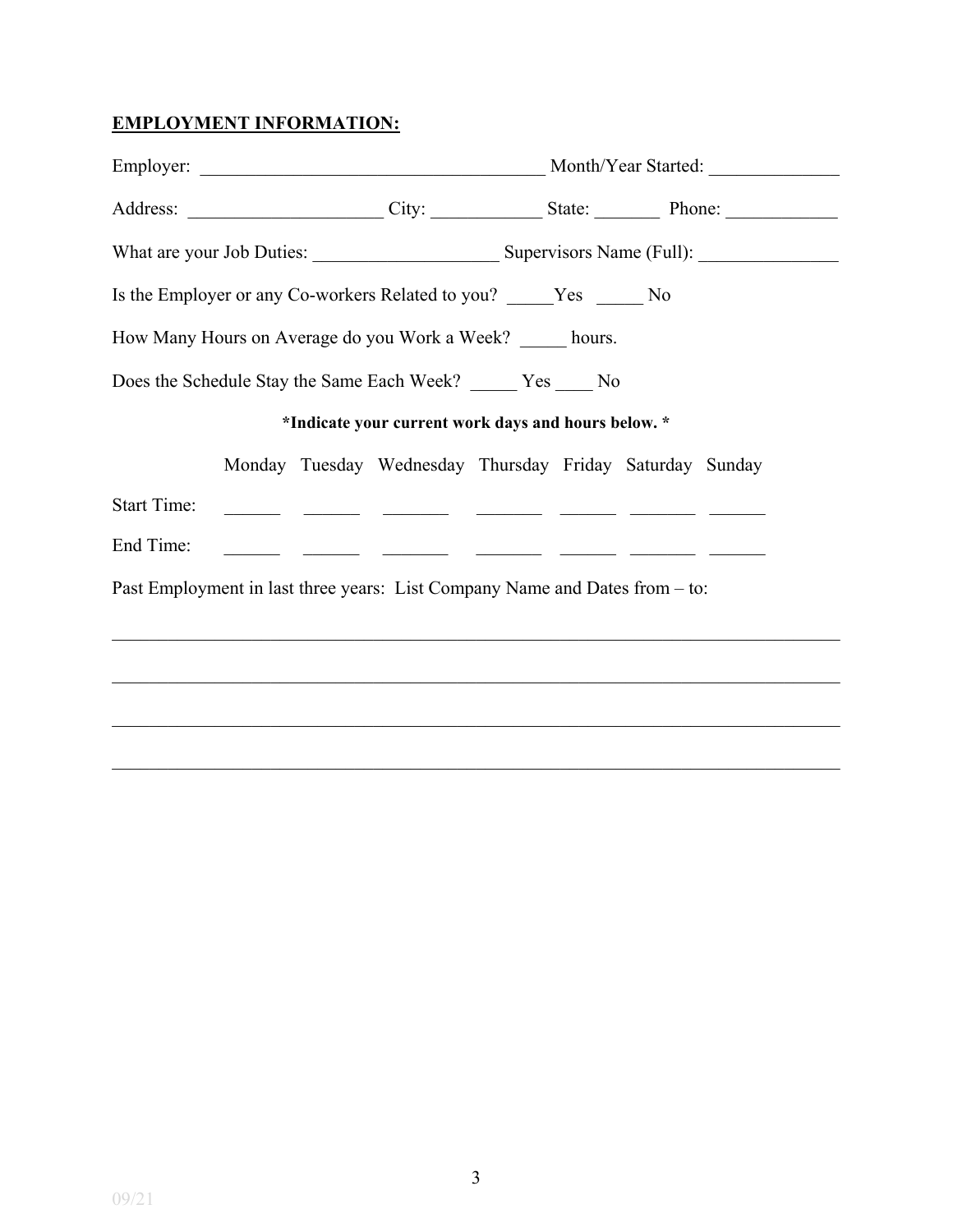Do you have a valid current driver's license  $Y/N$ . If yes, from what state  $\qquad \qquad$ . **Due to certain requirements, you may not be able to drive while on RAP. List name(s) and DOB** of licensed, registered, and insured driver(s) providing your transportation to and **from work.** 

**YOU MUST LIST AT LEAST ONE INDIVIDUAL TO PROVIDE TRANSPORTATION.** 

| <b>Name</b> | <b>DOB</b>                                                                                                                                     | Relationship | Licensing<br><b>State</b> |
|-------------|------------------------------------------------------------------------------------------------------------------------------------------------|--------------|---------------------------|
|             |                                                                                                                                                |              |                           |
|             |                                                                                                                                                |              |                           |
|             | What are the circumstances surrounding the original arrest?                                                                                    |              |                           |
|             |                                                                                                                                                |              |                           |
|             | Were you on Pre-Trial Services for this charge before sentencing? The Triangler Mo                                                             |              |                           |
|             | Have you been on Work Release or House Arrest before in Sarpy County? _____ Yes _____ No                                                       |              |                           |
|             | If yes, when:                                                                                                                                  |              |                           |
| $Yes$ No    | Have you ever been on another Counties' Work Release/House Arrest or Re-Entry Program?                                                         |              |                           |
|             | If yes, when and where:                                                                                                                        |              |                           |
|             | Have you ever been terminated from Sarpy County or any other Counties' Work Release or<br>House Arrest, or Re-Entry Program? _____ Yes ____ No |              |                           |
|             | Have you ever been on probation? Yes No.                                                                                                       |              |                           |
|             |                                                                                                                                                |              |                           |
|             |                                                                                                                                                |              |                           |